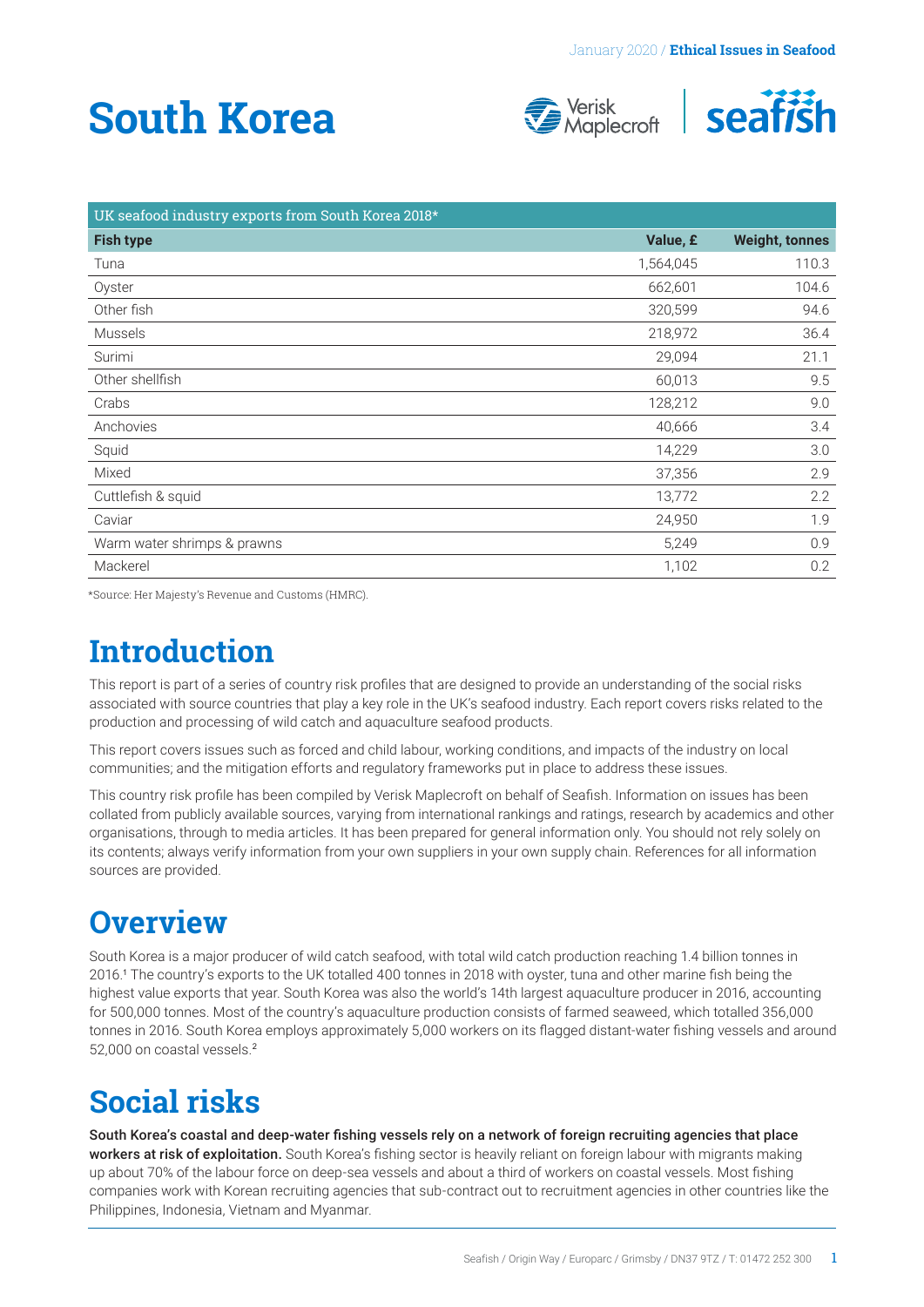<span id="page-1-0"></span>The Korean NGO, Advocates for Public Interest Law, reported predatory methods used in recruitment of migrant workers on Korean vessels. Most agencies would confiscate workers' passports during the recruitment period and require them to pay a deposit for work on vessels, typically between USD 3,000 and USD 8,000. Workers would then have to wait several months before being notified that a job was available. Typically, they would be given only a few days' notice that a job was available before they needed to ship off, which would put them under pressure to accept unfavourable contractual conditions out of fear of losing the job. The NGO also found evidence that contracts given to seafood companies from the Korean recruiting agencies did not always match the contracts signed by the workers in their home countries and that signatures were often forged.

Migrant workers are at a high risk of forced labour on South Korean fishing vessels. The Global Slavery Index's 2018 Fishing report identified South Korea as a high-risk for conditions of modern slavery.<sup>[3](#page-4-0)</sup> Gaps in South Korea's fishing regulations also contribute to exploitation of workers in the seafood industry. Deep water vessels and larger coastal vessels are regulated by the country's Seafarer's Act. One of the major gaps in this legislation is that it does not regulate working hours on fishing vessels. Workers have reported working over 15 hours per day during busy periods. Workers on coastal vessels also reported having to work outside of their contractual obligations, doing tasks such as working on ship owners' farms or spending nights and other down time working in fish processing factories. Many workers on coastal vessels are not given any paid leave during the off-season and are required to work in processing factories to receive any wages during this time.

Several serious incidents over the past ten years have raised concerns about safety regulation in South Korea's maritime industry. In 2014, a passenger ferry capsized resulting in the deaths of 304 passengers, many of whom were schoolchildren. Public outrage over the event brought failures of the South Korean government to enforce safety regulations in the country's maritime industry into the spotlight. A government inquiry into the incident found that corruption and negligence within the agencies responsible for enforcing maritime regulations were primary factors leading up to the incident.[4](#page-4-0)

Prior to the ferry disaster, several major incidents had struck the Korean fishing industry, raising alarms about the rigour of safety regulation enforcement under the Ministry of Oceans and Fisheries. The most notable of these incidents was the 2010 sinking of the Oyang 70, which occurred in New Zealand's EEZ. Survivors of the accident, many of whom were migrant workers from Indonesia and the Philippines, reported conditions of abuse, withheld medical treatments, squalor and forced labour on the vessel. Investigations carried out by journalists and authorities in New Zealand uncovered a culture of abuse across the fleet of vessels operated by the Korean Sajo Oyang company.[5](#page-4-0)

Despite the controversy that unfolded from the Oyang 70 incident, evidence suggests that ships operating under the control of the Sajo Oyang company continue to engage in illegal and risky behaviour. New Zealand authorities confiscated the Oyang 75 and 77 vessels in 2012 and 2014 over convictions of unpaid wages to workers on the vessels.<sup>[6](#page-4-0)</sup> Since its release from New Zealand authorities in 2014, the Oyang 77 has continued to exhibit activities linked to illegal fishing and human rights abuses. According to a report by Oceana, the vessel had turned off its AIS transmitter 77 times between 2014 and 2019, the majority of these gaps occurring in Argentina's EEZ.[7](#page-4-0) Tampering with AIS transmitters can be an indicator of human rights abuses as vessels use this as a tactic to cover up excessive periods at sea without a port visit and illegal fishing.

### **Regulations and risk mitigation**

The South Korean government has stepped up its regulation of the fishing and maritime sectors, but significant gaps remain. Following the public outrage in the wake of the 2014 ferry disaster and cases of abusive working conditions exposed in the seafood industry, the government enacted the Seafarer's Act in 2015. The act covers all South Korean-flagged fishing vessels with a gross tonnage of 20 tons or greater. The act established a Special Labour Relations Commission under the Ministry of Oceans and Fisheries that can handle labour disputes between workers and ship owners.

The Seafarers Act also established regulations for working time, paid and unpaid leave and required rest time on vessels at sea. However, fishing vessels have been specifically exempted from specific regulations in the act that establish limitations on working hours and paid leave, meaning that only vessels transporting fish in to port from sea are covered by these provisions in the act.<sup>[8](#page-4-0)</sup> By comparison the ILO Work in Fishing Convention, which South Korea has not ratified, stipulates that workers on fishing vessels get a minimum of 10 hours of rest per 24 hour period and a maximum of 77 working hours per week.[9](#page-4-0)

The Seafarers Act requires that vessels must pass a safety inspection under the authority of the Ministry of Oceans and Fisheries every three years. However, the Minister of Oceans and Fisheries can extend inspection intervals for fishing vessels. According to reporting by the Advocates for Public Interest Law, the ministry is fairly lax about carrying out inspections on both distant and coastal vessels.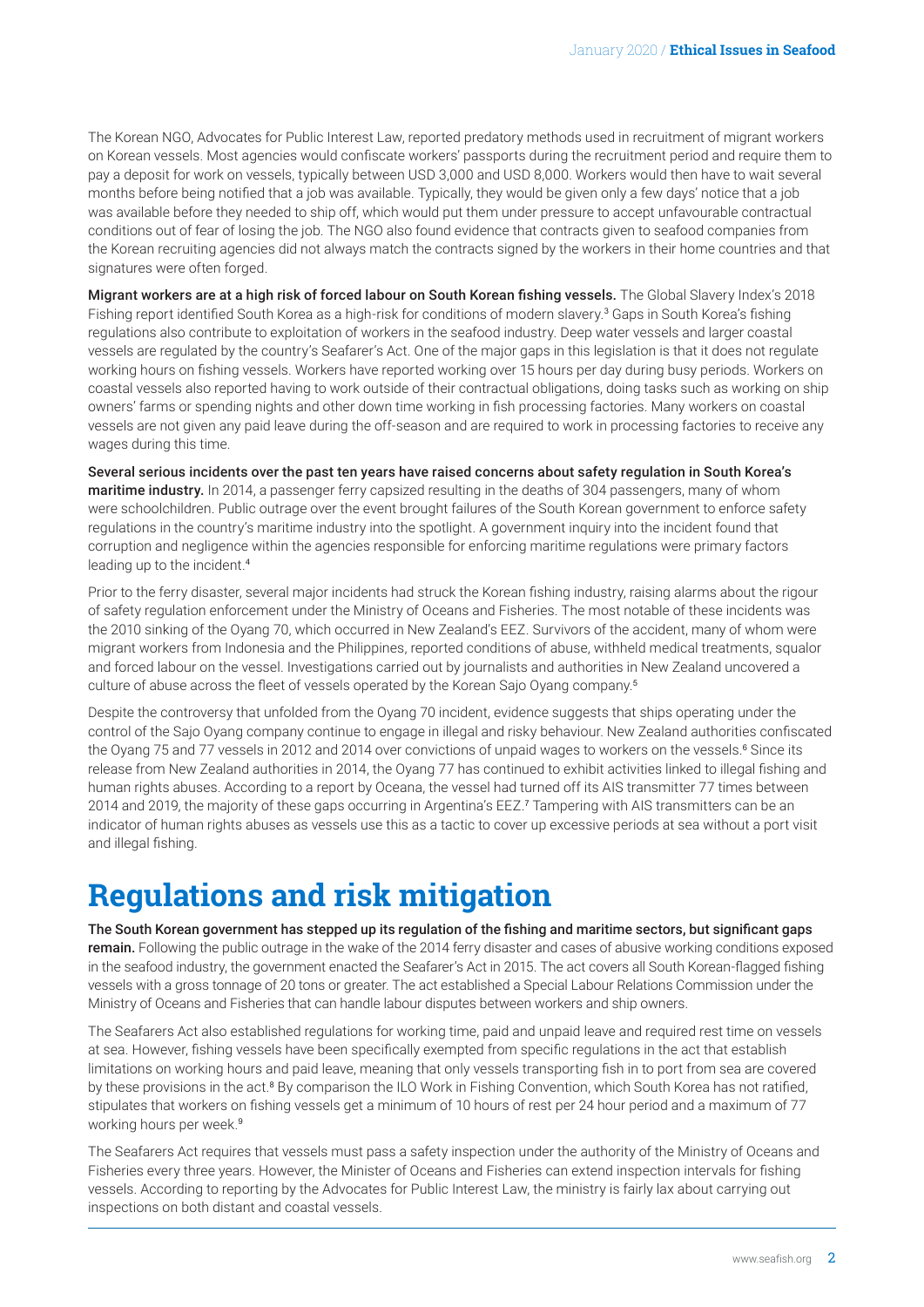## **International conventions and rankings**

The following tables indicate which international labour conventions South Korea has ratified. The ratification of these conventions is a good indicator of a source countrys commitment to enforcing internationally accepted best practices in the seafood industry when combined with thorough national legislation and well-resourced enforcement mechanisms.

| International Labour Organization (ILO) Conventions                     | Ratification   |
|-------------------------------------------------------------------------|----------------|
| Freedom of Association and Protection of the Right to Organise (No. 87) | N <sub>o</sub> |
| Right to Organise and Collective Bargaining (No. 98)                    | <b>No</b>      |
| Forced Labour (No. 29)                                                  | <b>No</b>      |
| Abolition of Forced Labour (No. 105)                                    | <b>No</b>      |
| Equal Remuneration (No. 100)                                            | Yes            |
| Discrimination (Employment and Occupation) (No. 111)                    | Yes            |
| Minimum Age (No. 138)                                                   | Yes            |
| Worst Forms of Child Labour (No. 182)                                   | Yes            |
| Hours of Work (Industry) (No.1)                                         | <b>No</b>      |
| Weekly Rest (Industry) (No.14)                                          | <b>No</b>      |
| Protection of Wages (No. 95)                                            | <b>No</b>      |
| Minimum Wage Fixing (No.131)                                            | Yes            |
| Occupational Safety and Health (No. 155)                                | Yes            |
| Occupational Health Services (No. 161)                                  | <b>No</b>      |
| Labour Inspection (No. 81)                                              | Yes            |
| Private Employment Agencies (No. 181)                                   | <b>No</b>      |
| Maritime Labour Convention (No. 186)                                    | No             |
| Working in Fishing Convention (No. 188)                                 | <b>No</b>      |

| <b>United Nations (UN) Conventions</b>                                                                                                                     | <b>Ratification</b> |
|------------------------------------------------------------------------------------------------------------------------------------------------------------|---------------------|
| Convention against Transnational Organized Crime and the Protocol to Prevent, Suppress and<br>Punish Trafficking in Persons, Especially Women and Children | Yes                 |
| Convention against Transnational Organized Crime                                                                                                           | <b>Yes</b>          |
| Convention for the Suppression of the Traffic in Persons and of the Exploitation and the<br>Prostitution of Others                                         | Yes                 |
| Convention on the Protection of the Rights of All Migrant Workers and Members of Their Families                                                            | <b>No</b>           |
| Convention to Suppress the Slave Trade and Slavery                                                                                                         | <b>No</b>           |
| Supplementary Convention on the Abolition of Slavery, Slave Trade and Institutions and Practices<br>Similar to Slavery                                     | <b>No</b>           |
| Protocol against the Smuggling of Migrants by Land, Sea and Air                                                                                            | Yes                 |

| Other Conventions                                                                            | <b>Ratification</b> |
|----------------------------------------------------------------------------------------------|---------------------|
| FAO Agreement on Port State Measures to Prevent, Deter and Eliminate Illegal, Unreported and | No.                 |
| Unregulated Fishing                                                                          |                     |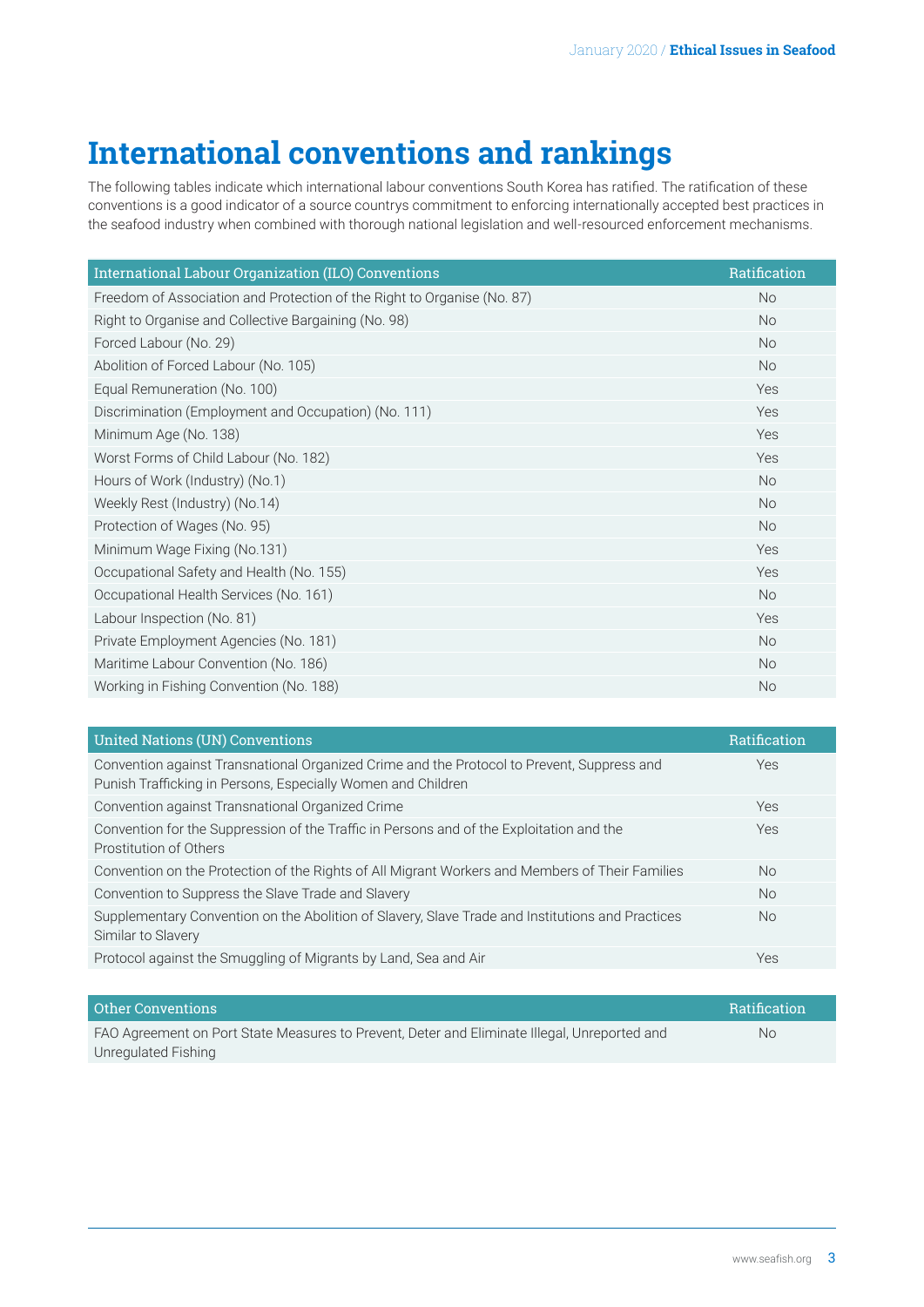# <span id="page-3-0"></span>**Rankings in global indices**

#### **US Department of State Trafficking in Persons (TIP) Report**

The TIP report is released annually by the US Department of State and offers a summary of the laws and enforcement efforts of various countries with respect to human trafficking. Specifically, it ranks countries based on a '3P paradigm' of prosecuting traffickers, protecting victims and preventing crime. Scoring on these elements is then collated to give each country a ranking. The rankings range from Tier 1 which indicates governments of countries that fully comply with the Trafficking Victims Prevention Act (TVPA) minimum standards for the elimination of trafficking to Tier 3 for the governments of countries that do not fully comply with the TVPA's minimum standards and are not making significant efforts to do so.

#### Rating: Tier 1

According to the US Department of State's 2019 Trafficking in Person's report South Korea fully meets the minimum standards for the elimination of trafficking. However, the report does state that trafficking and forced labour are present in the country's seafood industry.[10](#page-4-0)

#### **Global Slavery Index**

The 2018 Global Slavery Index measures the extent of modern slavery country by country, and the steps governments are taking to respond to this issue, to objectively measure progress toward ending modern slavery.

There are two rankings:

1. Rankings of countries by prevalence of the population in modern slavery. Rankings range from 1 to 167 - with 1 the worst and 167 the best, in terms of the prevalence of slavery.

2. Rank of countries in terms of Government response to the issue. This is an indication of how governments are tackling modern slavery. This ranking ranges from AAA at the top to D at the bottom, with AAA denoting the most effective and comprehensive Government response.

#### For prevalence South Korea ranks 137/167 (where a ranking of 1 indicates highest risk).

The Global Slavery Index rates South Korea as a moderate risk for the prevalence of forced labour but gives the government a low rating for its response to the issue. According to the special report on fishing, South Korea is identified as one of the highest risk countries for the issue of forced labour in the seafood sector.<sup>[11](#page-4-0)</sup>

In terms of Government response South Korea ranks CC. This indicates the government has a limited response to modern slavery, with largely basic victim support services, a limited criminal justice framework, limited coordination or collaboration mechanism, and few protections for those vulnerable to modern slavery. There may be evidence that some government policies and practices facilitate slavery. Services are largely provided by IOs/NGOs with limited government funding or in-kind support.

#### **EU Illegal, Unreported and Unregulated Fishing Carding Process/Watch List**

Under the IUU Regulation, non-EU countries identified as having inadequate measures in place to prevent and deter this activity may be issued with a formal warning (yellow card) to improve. If they fail to do so, they face having their fish banned from the EU market (red card) among other measures.

South Korea is not on the EU IUU watch list.